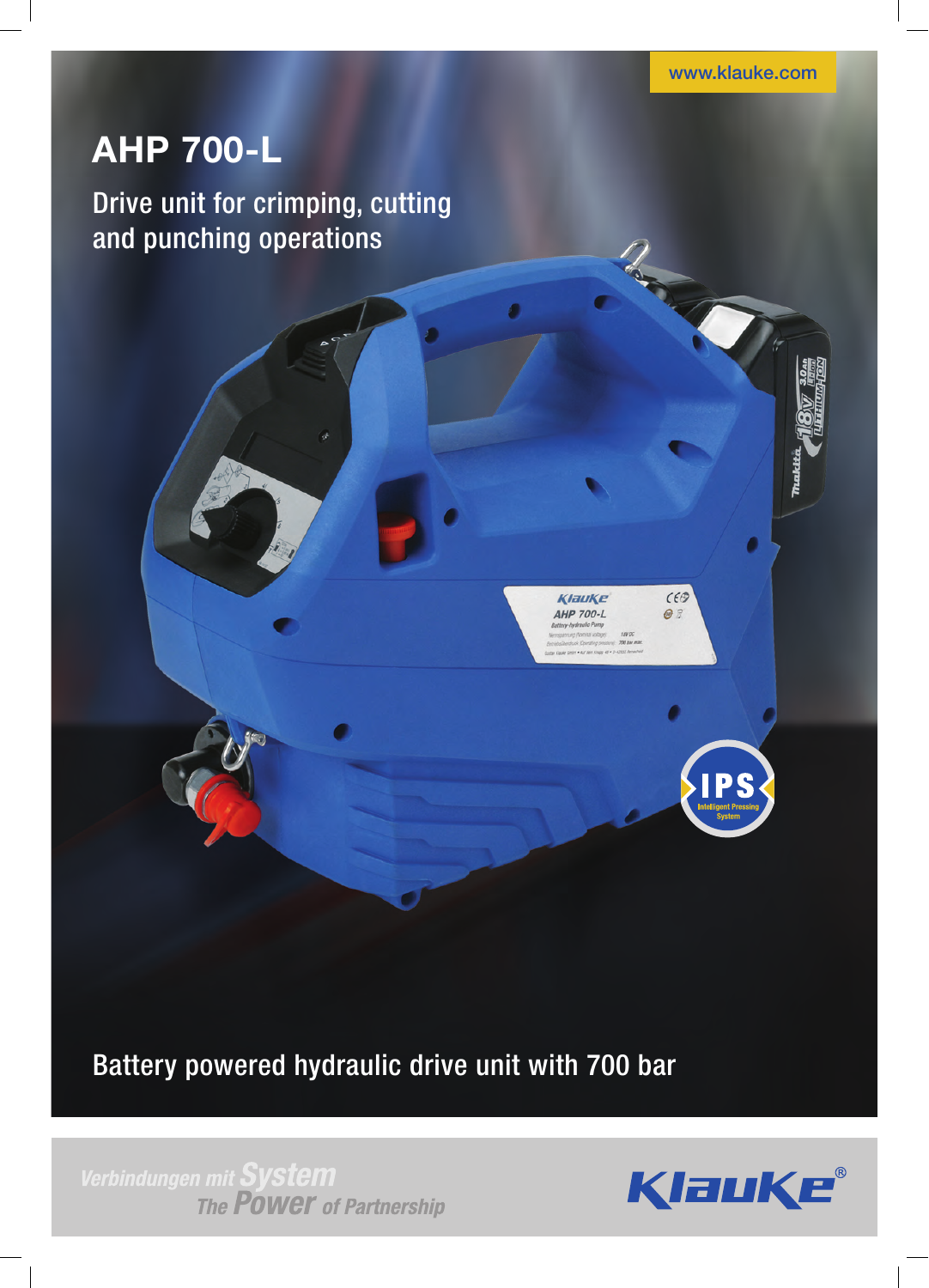

LED for maintenance control, charge level indication of batteries and for data transmission via USB adapter





Large display indicates function selection, pressure readings, battery condition and diagnosis information.



Crimping with MRS+ ("teach in")



Punching with automatic stop function of the ram once the hole has been completed.

Coupling 180° rotatable

Direct read-out of logged data.

Selector switch for crimping, cutting, punching operations and for displaying logged data values on the screen.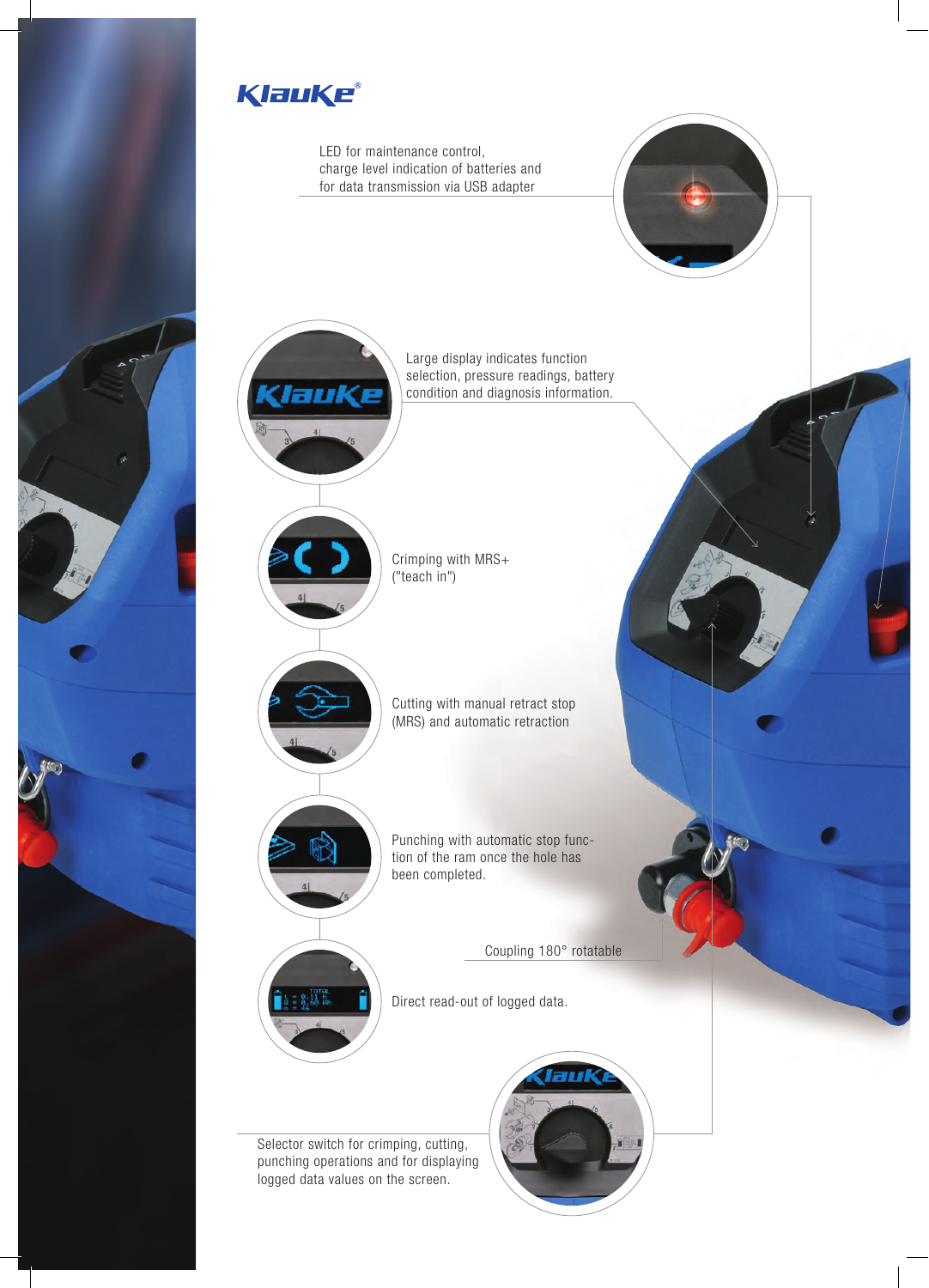

pressure sensor which automatically identifies the achieved crimping force during every crimping operation:

#### Intelligent Pressing System.

If a deviation from the set operation pressure is identified, an acoustic signal sounds and a red LED flashes.